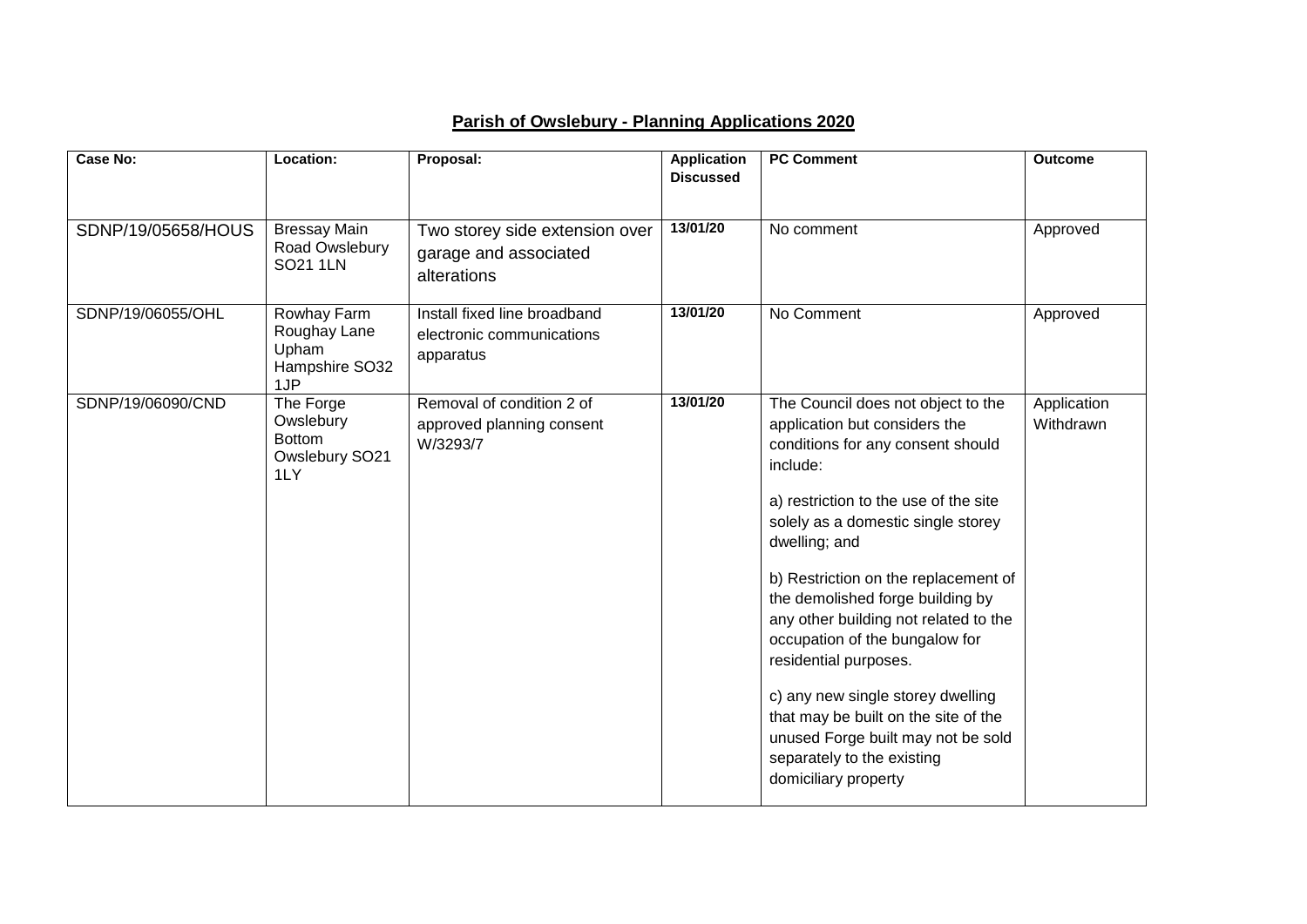| SDNP/19/06161/FUL | <b>Marwell Activity</b> | Use of land to station x52 timber | 13/01/20 | The Parish Council have several          |  |
|-------------------|-------------------------|-----------------------------------|----------|------------------------------------------|--|
|                   | <b>Centre Hurst</b>     | holiday lodges and ancillary      |          | concerns with this planning              |  |
|                   | Lane Owslebury          | reception office with internal    |          | application.                             |  |
|                   | SO21 1EZ                | access and waste water treatment  |          |                                          |  |
|                   |                         | system.                           |          | Noise: The Parish Council request        |  |
|                   |                         |                                   |          | that a noise impact assessment is        |  |
|                   |                         |                                   |          | carried out.                             |  |
|                   |                         |                                   |          | Sewage: The Parish Council is            |  |
|                   |                         |                                   |          | concerned about the treatment of         |  |
|                   |                         |                                   |          | sewage particularly at times of          |  |
|                   |                         |                                   |          | flooding considering the high table      |  |
|                   |                         |                                   |          | in that area of Owslebury.               |  |
|                   |                         |                                   |          | <b>Traffic: The Parish Council would</b> |  |
|                   |                         |                                   |          | request the both WCC and HCC             |  |
|                   |                         |                                   |          | consider major improvements to the       |  |
|                   |                         |                                   |          | Entrance & Exit to the site to           |  |
|                   |                         |                                   |          | provide clear sight lines in both        |  |
|                   |                         |                                   |          | directions as well as adequate           |  |
|                   |                         |                                   |          | signage leading to the site.             |  |
|                   |                         |                                   |          |                                          |  |
|                   |                         |                                   |          | The Parish Council request a             |  |
|                   |                         |                                   |          | consultation with Hampshire              |  |
|                   |                         |                                   |          | Highways to discuss speed                |  |
|                   |                         |                                   |          | concerns on entering and leaving         |  |
|                   |                         |                                   |          | the village and the volume of traffic.   |  |
|                   |                         |                                   |          |                                          |  |
|                   |                         |                                   |          | The Parish Council would also            |  |
|                   |                         |                                   |          | request for this planning application    |  |
|                   |                         |                                   |          | to go before the planning                |  |
|                   |                         |                                   |          | committee.                               |  |
|                   |                         |                                   |          |                                          |  |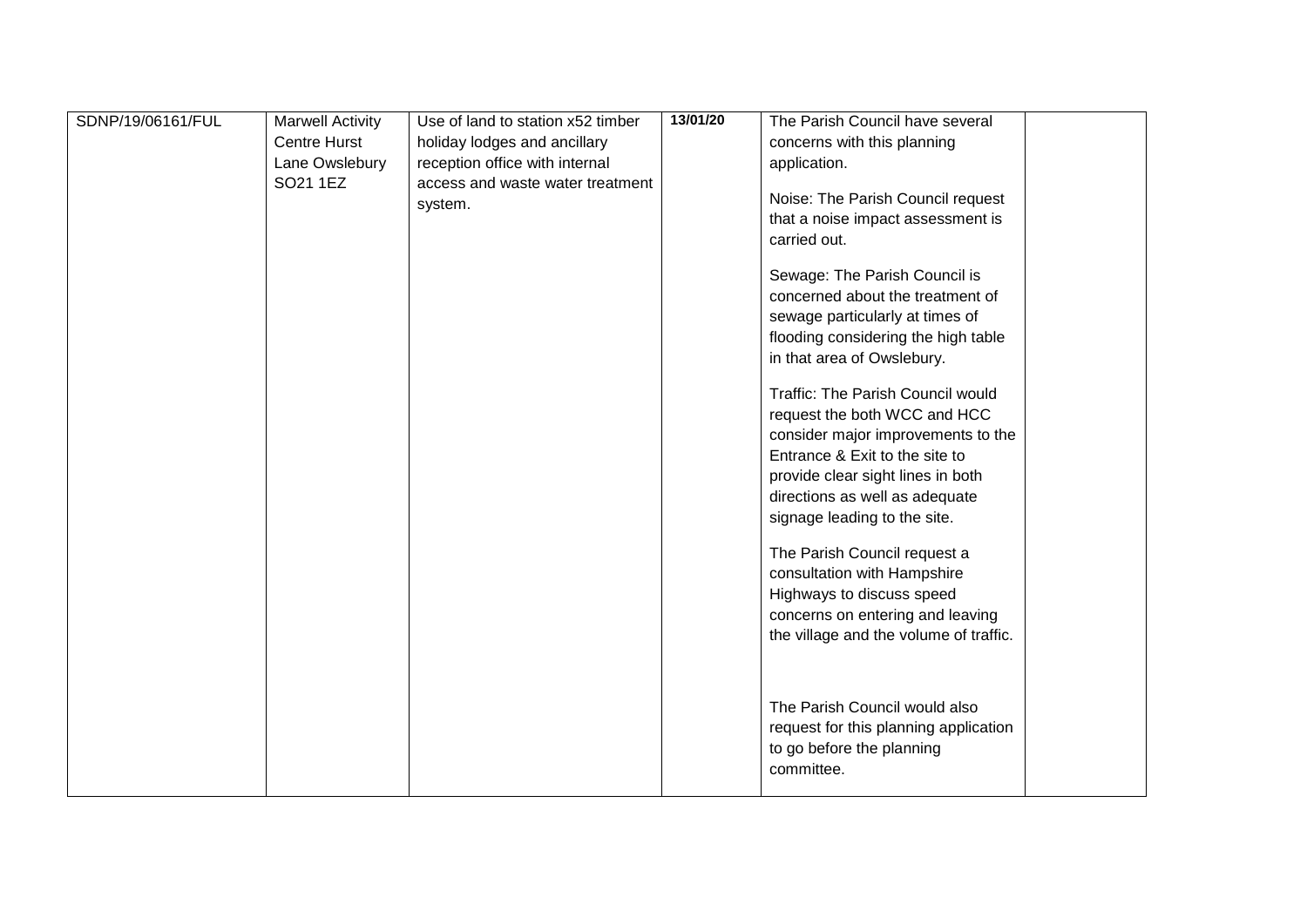| SDNP/19/05779/SCREEN | Elm Farm<br>Baybridge Lane<br>Owslebury<br>Winchester<br>Hampshire SO21         | Low Voltage Increase in<br><b>Electricity Pole Height</b>                                                       | N/A      | <b>EIA Not</b><br>Required |
|----------------------|---------------------------------------------------------------------------------|-----------------------------------------------------------------------------------------------------------------|----------|----------------------------|
|                      | 1JN                                                                             |                                                                                                                 |          |                            |
| SDNP/19/05949/DCOND  | The Farm House<br>Main Road<br>Owslebury<br>Winchester<br>Hampshire SO21<br>1LU | Discharge of condition 2 of<br>approved listed building consent<br>SDNP/19/04578/LIS.                           | N/A      | Approved                   |
| SDNP/20/00134/DCOND  | <b>Marwell House</b><br>Whaddon Lane<br>Owslebury SO21<br>1JF                   | Discharge of conditions 3, 4 and 5<br>of approved planning consents<br>SDNP/19/01447/LIS,<br>SDNP/19/01446/HOUS | 10/02/20 | Approved                   |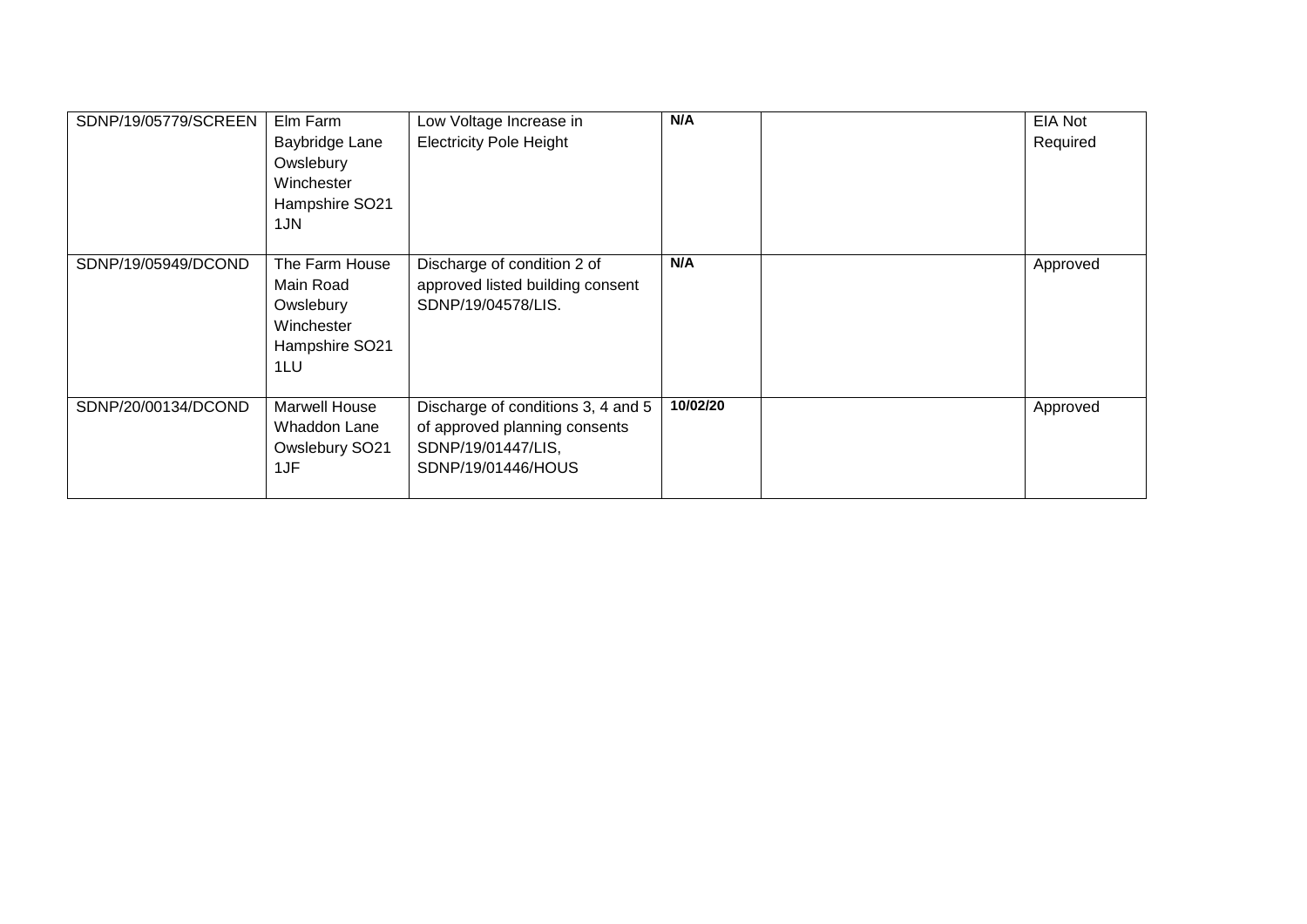| SDNP/20/01018/FUL | Moris Farm Hurst | Erection of an equestrian barn   | 09/04/20 | Owslebury Parish Council (OPC) is     | Approved |
|-------------------|------------------|----------------------------------|----------|---------------------------------------|----------|
|                   | Lane Owslebury   | and construction of manege (part |          | concerned that the site requested is  |          |
|                   | Winchester       | retrospective) (resubmission)    |          | near a busy road junction.            |          |
|                   | Hampshire SO21   |                                  |          | Owslebury has approximately 175       |          |
|                   | 1JQ              |                                  |          | cars per hour speeding through        |          |
|                   |                  |                                  |          | morning and evening (M3 and           |          |
|                   |                  |                                  |          | Winchester rat run). Also several     |          |
|                   |                  |                                  |          | large articulated vehicles turn here  |          |
|                   |                  |                                  |          | daily towards/ into the Grain Store   |          |
|                   |                  |                                  |          | and Marwell Zoo. The Council          |          |
|                   |                  |                                  |          | believe that there is a Health and    |          |
|                   |                  |                                  |          | Safety issue regarding the horses     |          |
|                   |                  |                                  |          | being sited so close to the busy      |          |
|                   |                  |                                  |          | road. Surely the nearness of this     |          |
|                   |                  |                                  |          | traffic is not conducive to horse     |          |
|                   |                  |                                  |          | training?                             |          |
|                   |                  |                                  |          |                                       |          |
|                   |                  |                                  |          |                                       |          |
|                   |                  |                                  |          | The Parish Council fully supports     |          |
|                   |                  |                                  |          | stabling and equestrian use of land   |          |
|                   |                  |                                  |          | as there are in fact in excess of 14  |          |
|                   |                  |                                  |          | such establishments within the        |          |
|                   |                  |                                  |          | parish                                |          |
|                   |                  |                                  |          |                                       |          |
|                   |                  |                                  |          |                                       |          |
|                   |                  |                                  |          |                                       |          |
|                   |                  |                                  |          | Nevertheless the Parish Council       |          |
|                   |                  |                                  |          | does have concerns as to the          |          |
|                   |                  |                                  |          | current application, made just 3      |          |
|                   |                  |                                  |          | years after the original permission.  |          |
|                   |                  |                                  |          | Therefore this Council cannot         |          |
|                   |                  |                                  |          | support this application and          |          |
|                   |                  |                                  |          | strongly objects to the siting of the |          |
|                   |                  |                                  |          | stables and arena 50 metres from      |          |
|                   |                  |                                  |          | the houses in Hurst Lane.             |          |
|                   |                  |                                  |          |                                       |          |
|                   |                  |                                  |          |                                       |          |
|                   |                  |                                  |          | The Parish Council fully supports     |          |
|                   |                  |                                  |          | concerns voiced by the local          |          |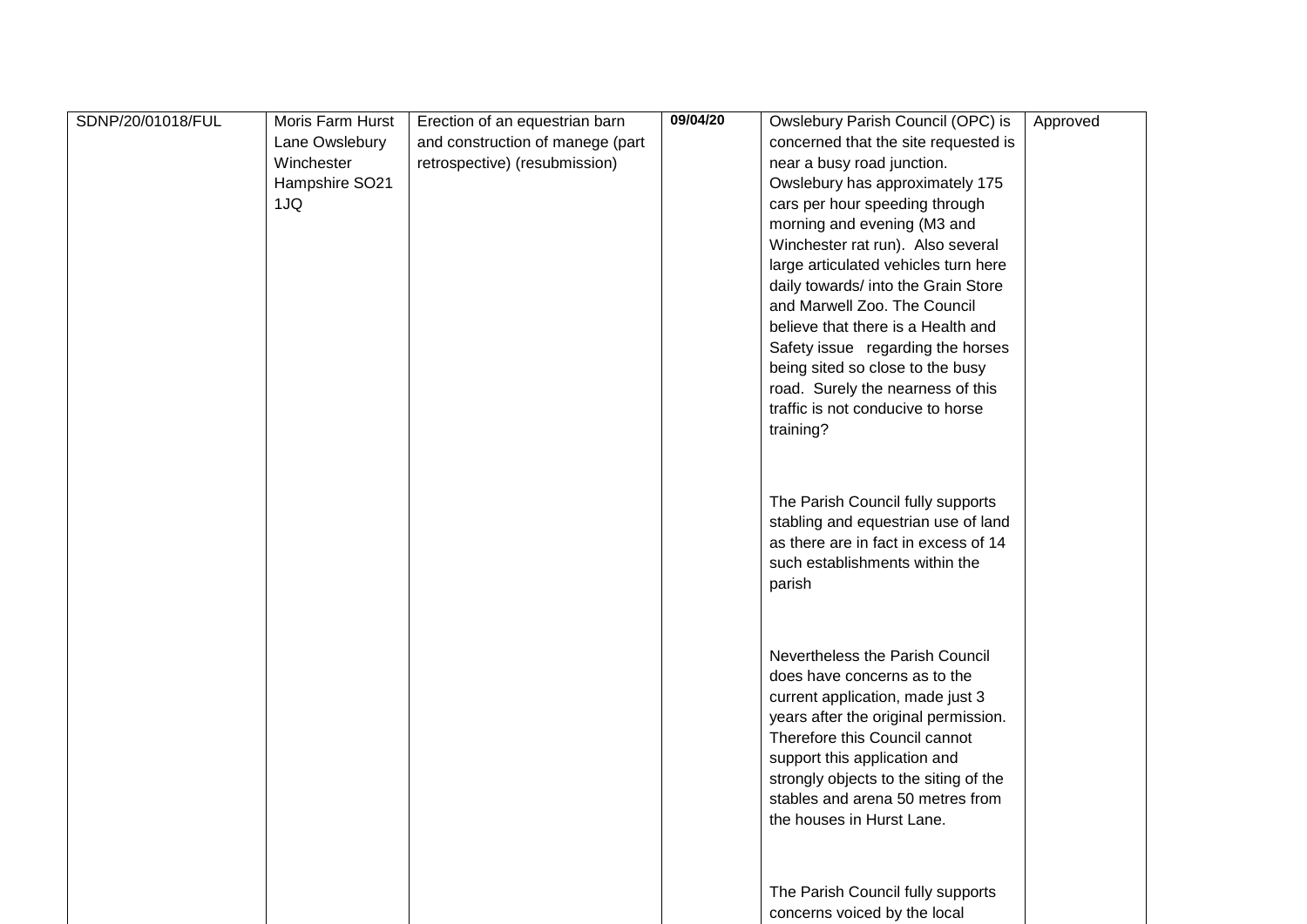| SDNP/20/01073/CND  | Elm Farm<br>Baybridge Lane<br>Owslebury SO21<br>1JN                | Variation of condition 2 of<br>approved planning consent<br>SDNP/19/02780/HOUS                                      | 09/04/20 | No Comment | Approved |
|--------------------|--------------------------------------------------------------------|---------------------------------------------------------------------------------------------------------------------|----------|------------|----------|
| SDNP/20/01602/HOUS | 3 Hilly Close<br>Owslebury SO21<br>1LW                             | Front dormer window,<br>replacement garage and new<br>windows, roof tiles and rooflight to<br>existing conservatory | 11/05/20 | No Comment | Approved |
| SDNP/20/01401/HOUS | Victoria Park<br>Baybridge Lane<br>Owslebury SO21<br>1JN           | Development of a detached<br>garage                                                                                 | 11/05/20 | No Comment | Approved |
| SDNP/20/01765/HOUS | 16 Hilly Close<br>Owslebury<br>Winchester SO21<br>1LW              | Single Storey Rear Extension                                                                                        | 11/05/20 | No Comment | Approved |
| SDNP/20/01708/LIS  | 2 Yew Tree<br><b>Cottages Whites</b><br>Hill Owslebury<br>SO21 1LT | Discharge of all conditions for<br>completed work on repairs to<br>inglenook fireplace in listed<br>building        | 08/06/20 | No Comment | Approved |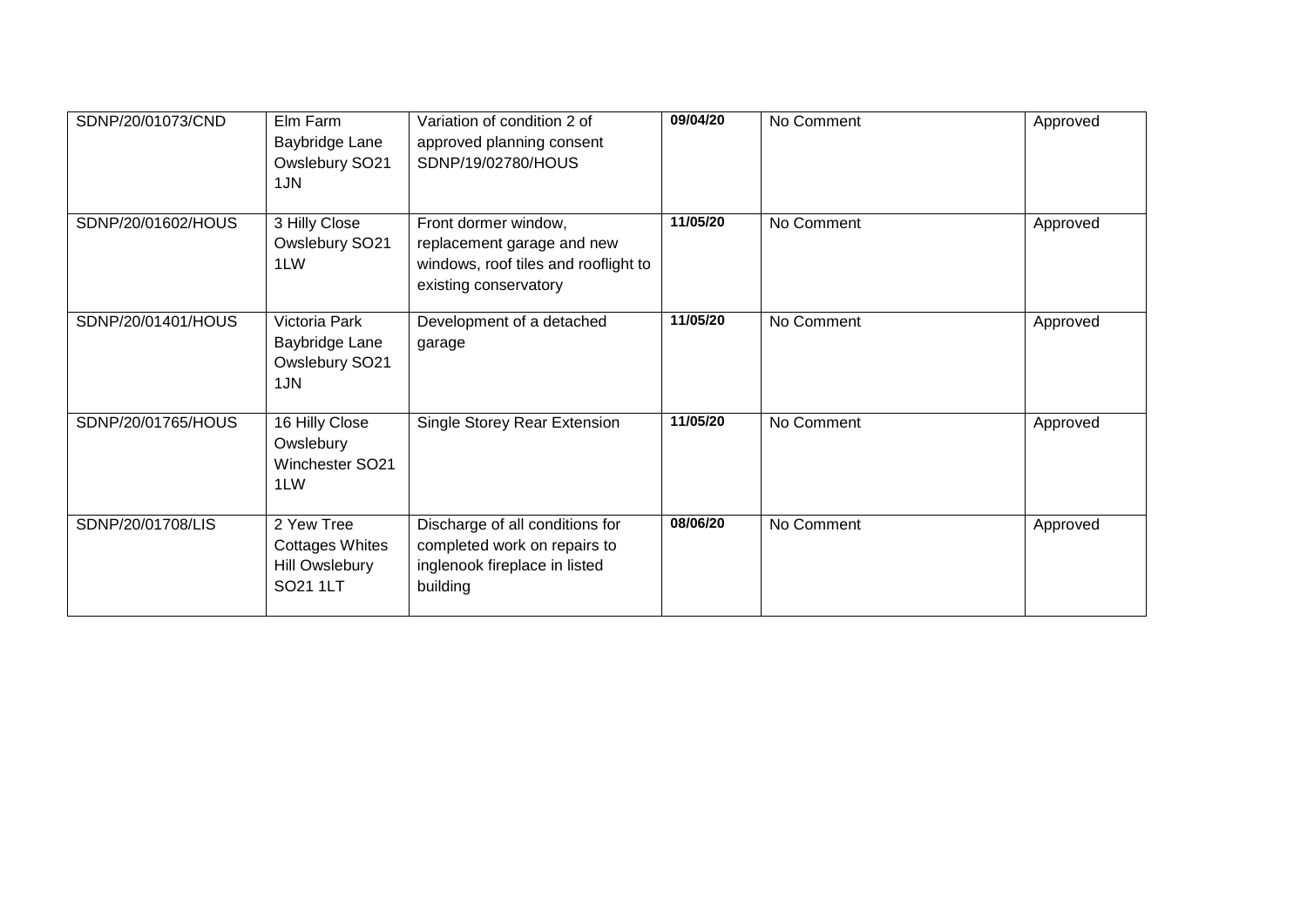| Winchester<br>20/01469/FUL | <b>Marwell Manor</b><br>Farm Portsmouth<br>Road Fishers<br>Pond Eastleigh<br>Hampshire SO50<br>7HF | Demolition of two existing<br>buildings and subsequent<br>construction of one new timber<br>framed building to be used as a<br>farm office / training laboratory<br>and grain testing facility, together<br>with new concrete foundations<br>and an area of hard standing for<br>parking. | 07/09/20 | The Parish Council do not wish to<br>comment on this application.<br>However would like to check that<br>Highways are comfortable with the<br>current entrance. | Approved |
|----------------------------|----------------------------------------------------------------------------------------------------|-------------------------------------------------------------------------------------------------------------------------------------------------------------------------------------------------------------------------------------------------------------------------------------------|----------|-----------------------------------------------------------------------------------------------------------------------------------------------------------------|----------|
| SDNP/20/02863/HOUS         | White Beam<br><b>Cottage Pitcot</b><br>Lane Owslebury<br>Winchester<br>Hampshire SO21<br>1LR       | Open porch                                                                                                                                                                                                                                                                                | 07/09/20 | No Comment                                                                                                                                                      | Approved |
| 20/01483/HCS               | TJ Transport Ltd.<br>Five Oaks Farm,<br>Winchester Road,<br>Shedfield SO32<br>2HS                  | The winning and working of up to<br>230,000 tonnes of soft sand with<br>phased working and restoration<br>through backfilling with up to<br>435,000 tonnes of clean inert<br>waste/materials, associated<br>internal access routes, plant and<br>infrastructure                           | 07/09/20 | <b>Owslebury Parish Council strongly</b><br>objects to this planning application<br>on the grounds of traffic towards<br>Bishops Waltham.                       |          |
| SDNP/20/03645/FUL          | Ship Inn Whites<br><b>Hill Owslebury</b><br>Hampshire SO21<br>1LT                                  | Installation of a 16ft x. 18ft<br>polytunnel (8ft, 4 inches in height)<br>in a large pub garden                                                                                                                                                                                           | 12/10/20 | No comment                                                                                                                                                      | Approved |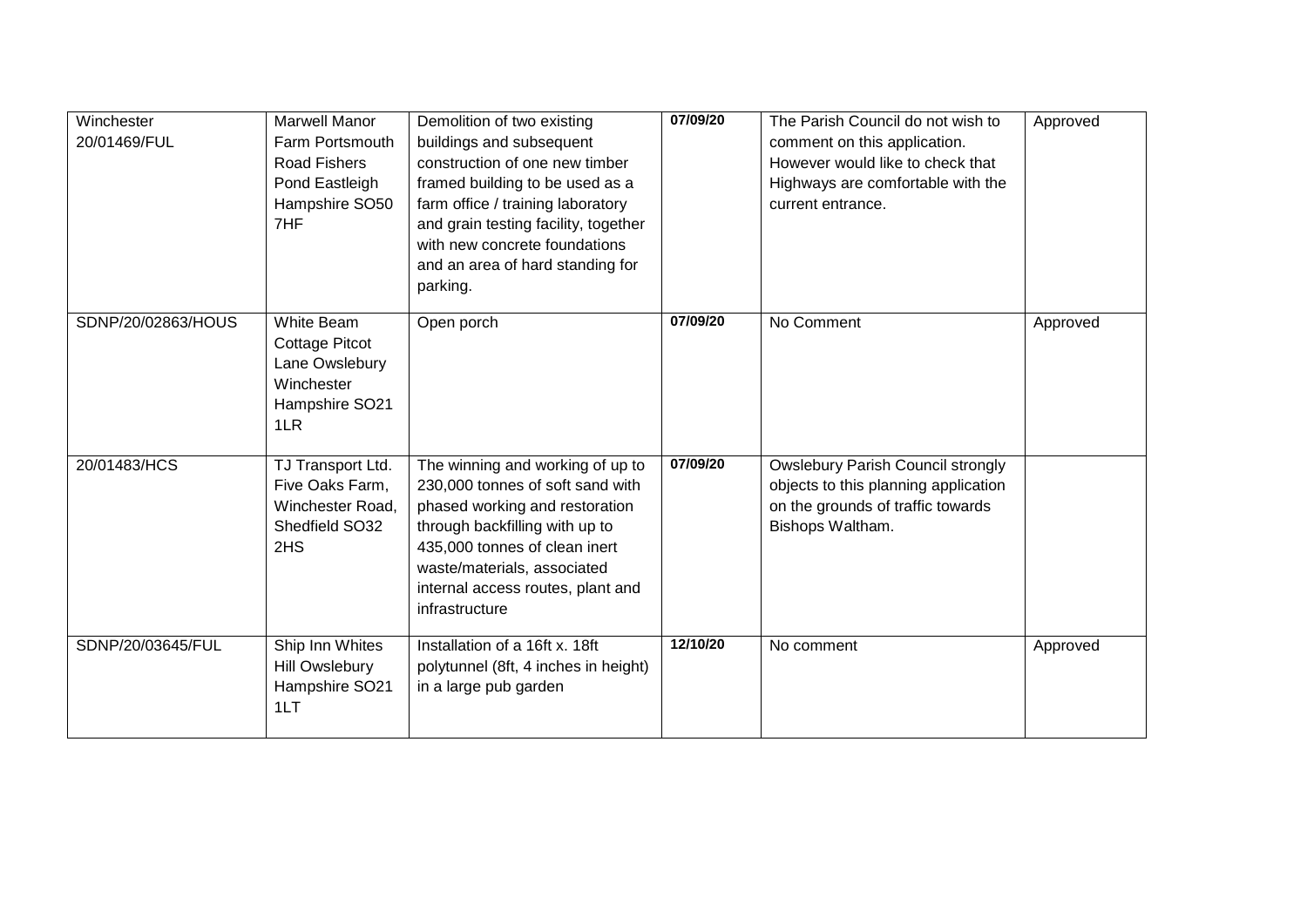| SDNP/20/04221/HOUS | Long Ash, Pitcot<br>Lane, Owslebury,<br><b>SO21 1LR</b>                                                  | Ground floor and first floor<br>extension                                                                                                                                                                                                           | 12/10/20<br>09/11/20 | Object                  | Approved |
|--------------------|----------------------------------------------------------------------------------------------------------|-----------------------------------------------------------------------------------------------------------------------------------------------------------------------------------------------------------------------------------------------------|----------------------|-------------------------|----------|
| SDNP/20/04445/FUL  | Whiteflood<br><b>Meadows</b><br>adjacent to<br><b>Whitflood Farm</b><br><b>Belmore Lane</b><br>Owslebury | Change of use of land to private<br>equestrian comprising the siting of<br>2 x mobile stables and 1 x field<br>shelter; removal of the top surface<br>of the ground and laying<br>hardstanding (part retrospective)                                 |                      | Support with conditions |          |
| SDNP/20/04001/FUL  | 2 Bottom Pond<br>Cottages<br>Morestead Hill<br>Morestead<br>Winchester<br>Hampshire SO21<br>1JE          | Change of use of land from<br>agricultural to Equestrian for<br>private use. Erection of timbre<br>stable block, tack room and store                                                                                                                | 09/11/20             | Support with conditions | Approved |
| SDNP/20/04313/CND  | Elm Farm<br>Baybridge Lane<br>Owslebury SO21<br>1JN                                                      | Variation to condition 5 relating to<br>Application reference<br>SDNP/20/01073/CND                                                                                                                                                                  | 09/11/20             | No Comment              | Approved |
| SDNP/20/04394/LIS  | <b>Marwell Wildlife</b><br>Thompson Lane<br>Owslebury SO21<br>1JH                                        | Repair works to the existing<br>stable block and retaining wall<br>within the curtilage of the listed<br>Marwell Hall. The south western<br>wall of the stable block is to be<br>rebuilt and the existing retaining<br>wall demolished and rebuilt. | 09/11/20             | No Comment              | Approved |